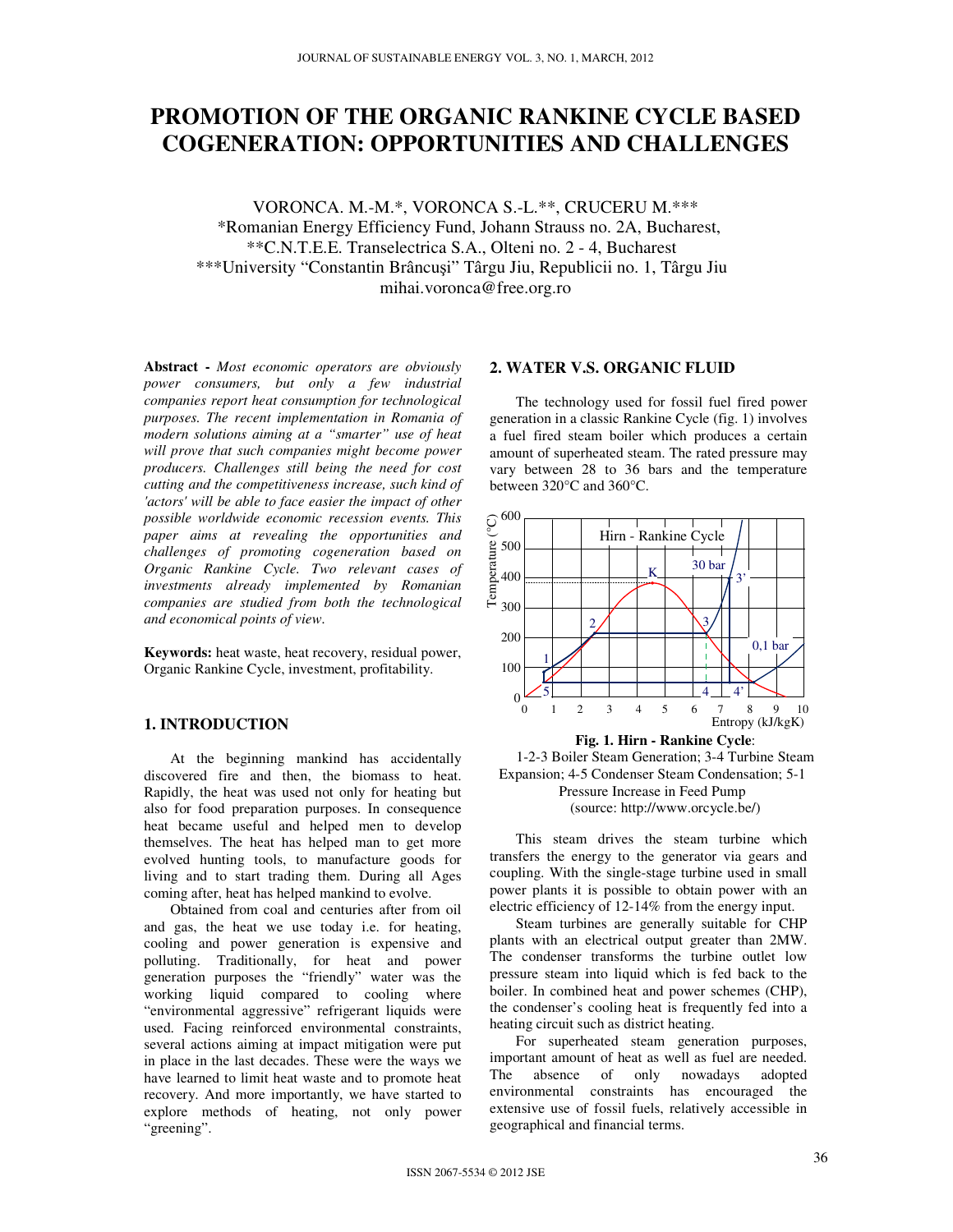Increased efforts aiming at heat recovery and "greening" have oriented the scientific works towards the identification of substitute liquids. First "reported victims" were the substances used for refrigeration. Alternatives to Ammonia and Freon as Chlorofluorocarbons and Hydro-chlorofluorocarbons were identified. Today, the prospect of the previously mentioned fluids phasing out is orienting efforts towards the organic fluids use.





When the water is replaced by an organic fluid in a classic Rankine Cycle, this one (fig. 2) is called an Organic Rankine Cycle (ORC). The most modern ORC technology used implies the circulation of the organic fluid in a closed circuit: vaporisation of the high pressure liquid by heat recovered from primary processes or "green" heat exchange within the evaporator, expansion of the vapour within a slowmoving axial turbine based along similar principles to a steam turbine, condensation of low pressure vapour by cooling within the condenser and the increase of liquid pressure with the feed pump. All general thermodynamic laws remain always applicable: the bigger the temperature difference between evaporator and condenser, the higher the cycle efficiency is.

Most of the organic fluids are so called dry fluids. These dry fluids have the advantage that they remain superheated after expansion, so condensation of the fluid in the turbine can be avoided. Some commonly used organic fluids are pentane, propane, toluene, ammonia and some coolants. As these organic fluids have a lower evaporation point than water, the ORC based technology runs properly at a lower temperature of 300°C (in figure 2, the highest temperature of the heat source is about 280°C), and a working pressure of 10.0 bar. Condensation occurs at 100°C (0.2 bars), which makes the cooling heat still usable for heating purposes.

The ORC electric efficiency is around 17% of the total energy input, which is about 3% higher than traditional steam turbines. ORC units are suitable for geothermal and biomass CHP plants with an electric output as small as 200 kW. Single ORC units go up to 2MW in size and multiple units can be installed to increase capacity.

Compared to classic units, the ORC system performs well under partial load because of the low working pressures and temperatures.

The purpose of this paper is to present challenges and opportunities of Organic Rankine Cycle based on cogeneration technologies promotion. The related results and conclusions of a generally recognised methodology based investigation [1] are to be highlighted, too.

## **2. METHODOLOGY**

In Annex III of the Directive 2004/8/EC on the promotion of cogeneration - based solutions on a useful heat demand in the internal energy market [1], the amount of primary energy savings provided by cogeneration production is determined with the formula:

$$
PES = \left(1 - \frac{1}{\frac{\text{CHP H}\eta}{\text{Ref H}\eta} + \frac{\text{CHP E}\eta}{\text{Ref E}\eta}}\right) \times 100\% \text{ , (1)}
$$

where:

PES - the primary energy savings;

CHP Hη - the heat efficiency of the cogeneration production, defined as an annual useful heat output divided by the fuel input used to produce the sum of useful heat output and electricity from cogeneration;

REF Hη - the efficiency reference value for separate heat production;

- CHP Eη the electric efficiency of the cogeneration production defined as annual electricity from cogeneration divided by the fuel input used to produce the sum of useful heat output and electricity from cogeneration;
- REF Eη the efficiency reference value for separate electricity production;

The use of this method, the same presented in [2], is motivated by the fact that the" Organic Rankine cycles" is listed in the Annex I of the Directive 2004/8/EC [1]. As indicated in Annex III of the Directive 2004/8/EC [1], such technology could be also classified as high-efficiency cogeneration.

As considered in the precedent paper"Installation of a Cogeneration Unit within a Chemical Company" [2], the purposes of using the previously mentioned method consist in promptly delivering valid data referring to an existing situation analysing the efficiency of the separate production of heat and electricity, while collecting accurate information regarding the efficiency of the Organic Rankine cycle based cogeneration technology. Consequently, in the following chapter authors are proposing a detailed investigation on such ORC technology that facilitates the "power extraction" from waste or recovered heat based on cogeneration premises. Authors propose two theoretical cases which are below considered: geothermal and respectively biomass based cogeneration.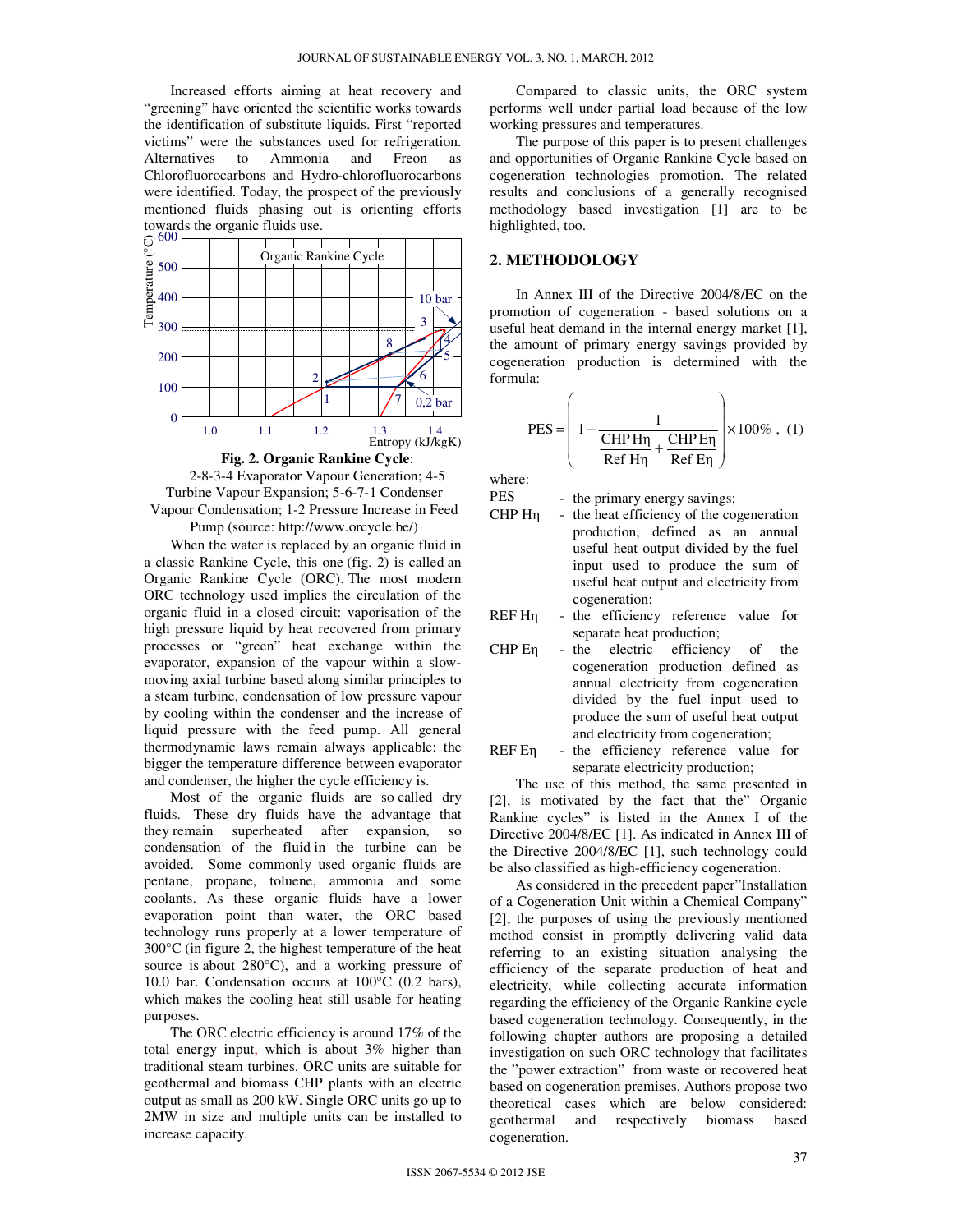

**Fig. 3. Geothermal ORC Cogeneration Unit**  (source: http://www.electratherm.com/)

The processes depicting the geothermal based thermodynamic cycle of figure 2 implies a high pressure regenerator, an evaporator, a vapour expander coupled to a power generator, a condenser, and a pump (fig. 3). The working liquid is compressed by a feed pump  $(1\rightarrow 2)$  and then transferred to the regenerator where the liquid is preheated  $(2\rightarrow 3)$  due to second stage geothermal water cooling and then transferred to the evaporator where it is transformed in vapour  $(3\rightarrow 4)$ . The high pressure organic vapours are expanded into a turbine  $(4 \rightarrow 5)$ . After expansion, the superheated vapours enter the condenser where vapours are transformed into liquid (5 $\rightarrow$ 1). Finally, the liquid pressure is then increased with the feed pump  $(1\rightarrow 2)$  and circulated back to the regenerator.





The processes depicting the biomass based thermodynamic cycle of figure 2 imply an evaporator, a vapour turbine coupled to a power generator, a condenser, a low pressure regenerator and a pump (fig. 4). The working organic liquid is compressed by a feed pump  $(1\rightarrow 2)$  and then transferred to the evaporator where it is transformed in vapour  $(8\rightarrow 3\rightarrow 4)$  due to the transfer of heat from high temperature thermal oil to the organic liquid. The thermal oil is initially heated in a biomass fired boiler. The high pressure organic vapours are expanded into a turbine  $(4\rightarrow 5)$ . As the vapours remain superheated after expansion, a

regenerator placed before the condenser is cooling the vapours (5→6) and preheating the liquid before the inlet into evaporator  $(2 \rightarrow 8)$ . From the regenerator outlet the vapours are condensed  $(6\rightarrow 1)$  and the liquid pressure is then increased with the feed pump  $(1\rightarrow 2)$ , sent to the regenerator and circulated back to the evaporator.

# **3. PROJECT HIGHLIGHTS**

### **3.1. Technical description of a geothermal based ORC cogeneration unit**

The considered geothermal based ORC cogeneration unit operates on geothermal water with a temperature of 105ºC (low enthalpy heat source), and transfers the heat to a "R 245 fa" type fluid which moves from liquid to vapour state (process 3→4 in fig. 2). The process occurs within the evaporator as already indicated (fig. 3), with a rated thermal power from 400 kW<sub>th</sub> to 860 kW<sub>th</sub> and for a certain amount of geothermal water flow rate available (i.e. 12.6 l/s), the total annual heat amount recovered from the geothermal water could be of about 5,154  $MW<sub>th</sub>h/year.$ 



**Fig. 5. Twin Screw Expander**  (source: http://www.electratherm.com/)

In correlation with the cooling groundwater average temperature of 10ºC (essential for the amplitude of expansion  $4 \rightarrow 5$  of fig. 2) crossing the condenser (fig. 3), the twin screw expander also known as a Lysholm type motor (fig. 5), coupled to a synchronous power generator with the rated electric power from 30 kW<sub>e</sub> to 65 kW<sub>e</sub>, leads to a total annual gross amount of generated power of 382 MW<sub>e</sub>h/year (i.e. the equivalent of a total annual net amount of  $303$  MW<sub>e</sub>h/year).

Following various manufacturers' technical specifications, the rated power of the considered cogeneration unit may vary in-between 30 and 65 kW at a rated voltage of 380 V and frequency of 50 Hz, the operation being possible for environmental temperatures from -29ºC to 49ºC. The power factor is 97% and distortions due to harmonics are of 2% for voltage and of 10% for intensity. The noise level is 92 dB at 3 m distance. Lysholm type motors operate at low speed without gear box or oil pump and have a 3:1 turn down ratio.

For an adequate groundwater flow rate (i.e. the equivalent of 5.7 l/s), a total annual amount of about 4,747 MW $_{\text{th}}$ h/year (in addition to the initial energy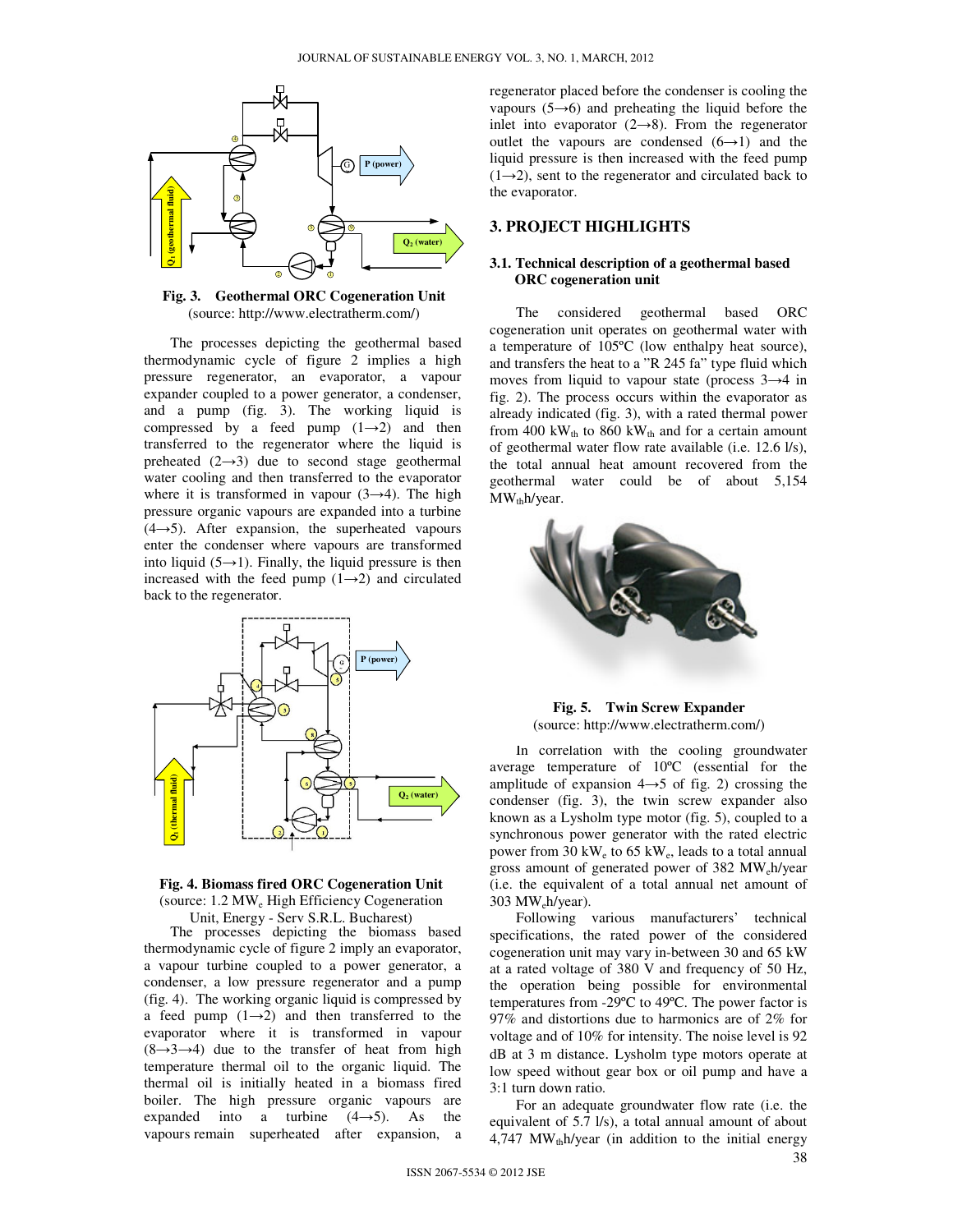content of the ground water) is transferred from the condenser with a rated thermal power from 370  $kW_{th}$ to 795 kW $_{\text{th}}$  of the considered ORC cogeneration unit and sold to the district heating system for sanitary water preparation purposes.

The thermodynamic net efficiency of power generation for geothermal based ORC cogeneration unit is 7%, value which will be associated to the variable CHP <sup>G</sup>En.

#### **3.2. Technical description of a biomass based ORC cogeneration unit**

The considered biomass based ORC cogeneration unit operates on wooden waste from a wood processing factory, along with two other biomass fired boilers for hot water, and respectively warm water production.

The biomass fired boiler integrated to the ORC cogeneration unit has the rated capacity of 8  $MW_{th}$ and transfers the generated heat to a thermal fluid at a rated temperature of 320˚C. Facing moderate heat fluxes due to the low caloric value of wooden waste (i.e. 9.000 kJ/kg), the thermal fluid can easier take over heat than the water, the related heat transfer efficiencies being as much as 5% to 8% higher for hot oil systems than conventional steam ones.

Leaving the biomass fired boiler, the thermal fluid enters the evaporator of the ORC cogeneration unit where the transformation  $(3 \rightarrow 4$  in fig. 2) of the organic fluid (i.e. silicon oil) occurs from liquid to vapour.

The vapour expansion  $(4 \rightarrow 5)$  in fig. 2) powers a blades type turbine (fig. 4) with good efficiency (up to 90%), low mechanical stress due to low peripheral speed, low RPM allowing the direct drive of the synchronous generator without reduction gear, no erosion of the turbine blades due to the absence of the moisture in the vapour nozzles and very long operational life of the machine due to the characteristics of the working fluid that, unlike steam, is non eroding and non corroding for valve seats tubing and turbine blades.

The turbo generator has a gross rated electric power of 1,317 kW<sup>e</sup> or a net rated electric power of  $1.2 \text{ MW}_e$ .

To increase the overall efficiency of the ORC cogeneration unit, the regenerator with a rated capacity of 4  $MW<sub>th</sub>$  placed before the condenser decreases the superheated vapour enthalpy (5→6 in fig. 2) for preheating purposes and the condenser with a rated capacity of 5.4 MW<sub>th</sub>, transforms the vapours in liquid ( $6 \rightarrow 1$  in fig. 2).

For the considered biomass fired ORC cogeneration unit on annual basis operation, the total annual generated "useful" heat amount for warm water purposes is of about  $35,418$  MW<sub>th</sub>h, and an additional "residual" annual generated power amount of 6,450 MWeh.

The thermodynamic net efficiency of power generation for the biomass fired ORC cogeneration unit is 12%, value which will be associated to the variable CHP <sup>B</sup>Eη.

## **3.3. Estimated Primary Energy Savings**

Authors are assuming that the projects are implemented by industrial companies which are eligible customers, in line with the definitions from Directive 2003/54/EC [3]. For energy savings calculation reasons, authors have kept the assumption that the electricity market is still dominated by fossil fuel-based electricity producers [2]. Consequently, the efficiency reference value of 31.85% [4] for separate electricity production in Romanian thermal power plants is to be associated to the variable REF Eη from the formula (1).

For the variable CHP Eη from the formula (1), the values CHP  ${}^{G}E\eta$  and CHP  ${}^{B}E\eta$  are to be in each case assigned, in order to determine the estimated primary energy savings for geothermal based and biomass based cogeneration units.

The value associated to the variable REF Hη from the formula (1) is 92%. Authors are deeming that separate heat generation is to be considered as efficient as possible, in order to limit the favourable effect of using renewable energy sources in the analysed cases for power generation.

Annex II of the Directive 2004/8/EC [1] mentions that the overall efficiency for microcogeneration units should be calculated based on certified values. Authors have assumed the overall efficiency values provided by manufacturers (i.e. Electratherm USA, Turboden Italy). The considered overall efficiency of the geothermal based ORC cogeneration unit is 98.39% and for biomass based ORC cogeneration unit is 82.72%, respectively. For the already specified CHP  ${}^{G}E\eta$  and CHP  ${}^{B}E\eta$ , the thermodynamic efficiencies of condensers integrated to the considered ORC cogeneration units assigned as the values CHP  ${}^{G}H\eta$  and CHP  ${}^{B}H\eta$  of variable CHP Hη in formula (1) are 91.39% and 70.72%.

Based on the methodology from Annex III of the Directive 2004/8/EC [1], the estimated primary energy savings <sup>G</sup>PES of the geothermal based ORC cogeneration unit are:

$$
{}^{G} PES = \left( 1 - \frac{1}{\frac{CHP}{CHP} \left( \frac{H\eta}{H\eta} + \frac{CHP}{H} \left( \frac{H\eta}{H\eta} \right) \right)} \times 100\% = \frac{1}{\frac{91.39}{92.00} + \frac{7.00}{31.85}} \right) \times 100\% = 17.57\%.
$$
 (2)

Similarly, the estimated primary energy savings <sup>B</sup>PES of biomass based ORC cogeneration unit are:

$$
{}^{B} PES = \left( 1 - \frac{1}{\frac{CHP^{B} H \eta}{Ref H \eta} + \frac{CHP^{B} E \eta}{Ref E \eta}} \right) \times 100\% =
$$

$$
= \left( 1 - \frac{1}{\frac{70.72}{92.00} + \frac{12.00}{31.85}} \right) \times 100\% = 12.70\%.
$$
 (3)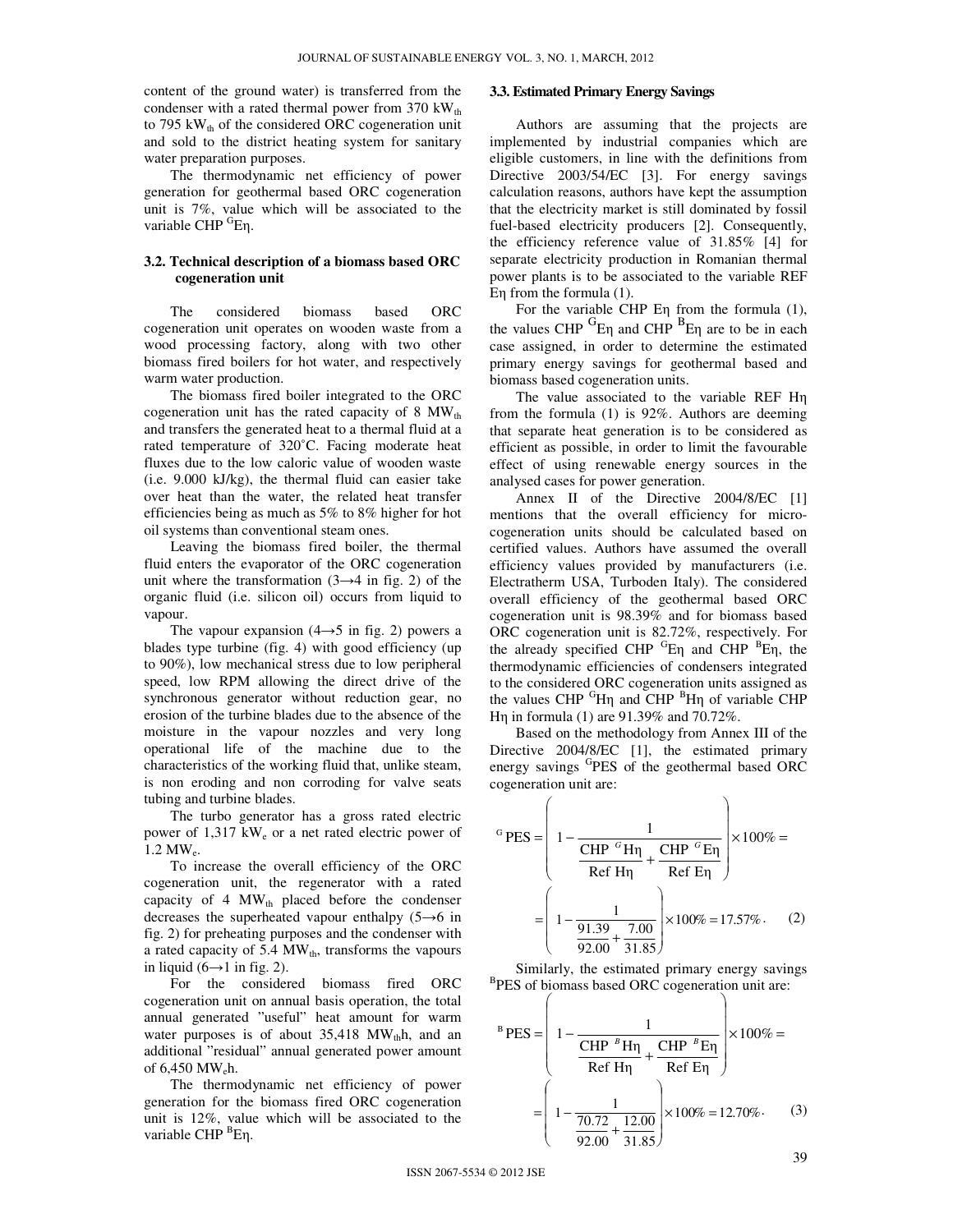Both determined <sup>G</sup>PES and <sup>B</sup>PES values qualify the ORC cogeneration units as highly efficient, as Annex III stipulates that the "cogeneration production from cogeneration units shall provide primary energy savings calculated according to point (b) of at least 10% compared with the references for separate production of heat and electricity".

For primary energy savings calculation purposes, it should be assumed that both annual amounts of heat and electricity from cogeneration are to be considered as separate types of generation, where, on one hand, the heat is produced within modern heat plant with 92% efficiency (a disadvantageous assumption for the intended comparison), and on the other hand power is generated in thermal power plants with 31.85% efficiency [4].

In the case of geothermal based ORC cogeneration unit, the annual amount of heat  ${}^{G}H_{CHP}$  is 1.319 MJ/year. For a thermodynamic efficiency CHP  ${}^{G}$ Hη of 91.39%, the resulting annual primary energy consumption  ${}^{\text{G}}\text{PEC}_{\text{CHP}}$  is:

<sup>G</sup>PEC<sub>CHP</sub> = 
$$
\frac{^{\text{G}}H_{\text{CHP}}}{\text{CHP}^{G}H\mu} = \frac{1.319 \text{ MJ/year}}{91.39\%}
$$
 (4)  
\n<sup>G</sup>PEC<sub>CHP</sub> = 1.443  $\frac{\text{MJ}_{\text{PE}}}{\text{year}}$ 

For the separate heat and power generation, considering that the total annual amount of heat  ${}^{G}H_{\text{SEPARATE}}$  is 1.319 MJ/year and the total annual amount of electricity  ${}^{G}E_{\text{SEPARATE}}$  is 0.084 MJ/year for REF Hη of 92% and REF Eη of 31.85%, %, the resulting annual primary energy consumption  $^{\mathrm{G}}\!\mathrm{PEC}_{\mathrm{SEPARATE}}$  is:

<sup>G</sup> PEC<sub>SEPARATE</sub> = 
$$
\frac{^G H_{SEPARATE}}{REF H\eta} + \frac{^G E_{SEPARATE}}{REF E\eta}
$$
;  
\n<sup>G</sup> PEC<sub>SEPARATE</sub> =  $\frac{1.319 \text{ MJ/year}}{92\%} + \frac{0.084 \text{ MJ/year}}{31.85\%}$ ; (5)  
\n<sup>G</sup> PEC<sub>SEPARATE</sub> = 1.698  $\frac{\text{MJ}_{PE}}{\text{year}}$ .

In conclusion, the resulting annual primary energy savings for the geothermal based ORC cogeneration unit <sup>G</sup>PEC<sub>SAVINGS</sub> is

<sup>G</sup>PEC<sub>SAVINGS</sub> = <sup>G</sup>PEC<sub>SEPARATE</sub> - <sup>G</sup>PEC<sub>CHP</sub>;  
\n<sup>G</sup>PEC<sub>SAVINGS</sub> = 1.698 
$$
\frac{MJ_{PE}}{year}
$$
 - 1.443  $\frac{MJ_{PE}}{year}$  ; (6)  
\n<sup>G</sup>PEC<sub>SAVINGS</sub> = 0.255  $\frac{MJ_{PE}}{year}$ .

In the case of biomass based ORC cogeneration unit, the annual amount of heat  ${}^{B}H_{CHP}$  is 9.838 MJ/year. For a thermodynamic efficiency CHP <sup>B</sup>H<sub>n</sub> of 70.72%, the resulting annual primary energy consumption  ${}^{B}$ PEC<sub>CHP</sub> is:

<sup>B</sup> PEC<sub>CHP</sub> = 
$$
\frac{{}^{B}H_{CHP}}{{CHP}^{B}H\mu} = \frac{9.838 \text{ MJ/year}}{70.72 \text{ %}}.
$$
 (7)  
<sup>B</sup> PEC<sub>CHP</sub> = 13.912  $\frac{\text{MJ}_{PE}}{\text{year}}$ 

For the separate heat and power generation, considering that the total annual amount of heat  ${}^{B}H_{\rm SEPARATE}$  is 9.838 MJ/year and the total annual

amount of electricity  ${}^{B}E_{\text{SEPARATE}}$  is 1.792 MJ/year for REF Hη of 92% and REF Eη of 31.85%, the resulting annual primary energy consumption <sup>B</sup>PEC<sub>SEPARATE</sub> is:

<sup>B</sup> PEC<sub>SEPARATE</sub> = 
$$
\frac{{}^{B}H_{SEPARATE}}{{REFH\eta}} + \frac{{}^{B}E_{SEPARATE}}{{REFE\eta}};
$$
  
\n<sup>B</sup> PEC<sub>SEPARATE</sub> =  $\frac{9.838 \text{ MJ/year}}{92\%} + \frac{1.792 \text{ MJ/year}}{31.85\%};$  (8)

$$
^{B} \text{PEC}_{\text{SEPARATE}} = 16.319 \frac{\text{MJ}_{\text{PE}}}{\text{year}}.
$$

In conclusion, the resulting annual primary energy savings for the geothermal based ORC cogeneration unit  ${}^{B}$ PEC<sub>SAVINGS</sub> is

<sup>B</sup>PEC<sub>SAVINGS</sub> = <sup>B</sup>PEC<sub>SEPARATE</sub> - <sup>B</sup>PEC<sub>CHP</sub> ;  
\n<sup>B</sup>PEC<sub>SAVINGS</sub> = 16.319 
$$
\frac{MJ_{PE}}{year}
$$
 - 13.912  $\frac{MJ_{PE}}{year}$  ; (9)  
\n<sup>B</sup>PEC<sub>SAVINGS</sub> = 2.407  $\frac{MJ_{PE}}{year}$ .

Considering both the geothermal based and biomass based ORC cogeneration units, the annual amounts of energy saved are significantly greater that those determined with the relations (6) and (9) as long as renewable energy sources are used for power and heat generation against fossil fuels. In conclusion, the total annual amount of energy saved by using geothermal energy is  $1.698 \text{ MJ}_{\text{PE}}$ /year and the total annual amount of energy saved by using biomass is 16.319  $MJ<sub>PE</sub>/year$ .

#### **3.4. Adequate Financial Prospects**

In the case of the geothermal based ORC cogeneration unit, the power extraction from geothermal heat is financially adequate due to avoided costs related to fuel and power purchasing expenditures [2] and to earnings from heat supply. The aggregation of limited financial costs (i.e. royalty of 4% p.a.) for using the underground geothermal water, with free of charge generated power to cover the pumping demand (i.e. power supply price of 107  $E/MW_e$ h, VAT excluded) and earnings from heat sold to the district heating system (i.e. heat supply price of 13 €/MW<sub>th</sub>h, VAT excluded), could represent annual financial benefits amounting to 91,291  $\epsilon$ /year. Investment favourable circumstances are created by the opportunity to access such "cheap heat", authors naming here the geothermal energy, and the possibility to increase the heat supply in the district heating system.

In the case of the biomass based ORC cogeneration unit, the power extraction from waste heat (wooden waste) is financially adequate exclusively due to avoided costs related to fuel and power purchasing expenditures [2]. The annual financial benefits (i.e. power supply price of 68 €/MWeh, VAT excluded) could be evaluated at an amount of 439,917  $\epsilon$ /year. Access to "no cost" or "low cost" wooden waste as well as important amounts of heat for drying purposes and power needed in technological processes are opportunities creating a favourable investment environment.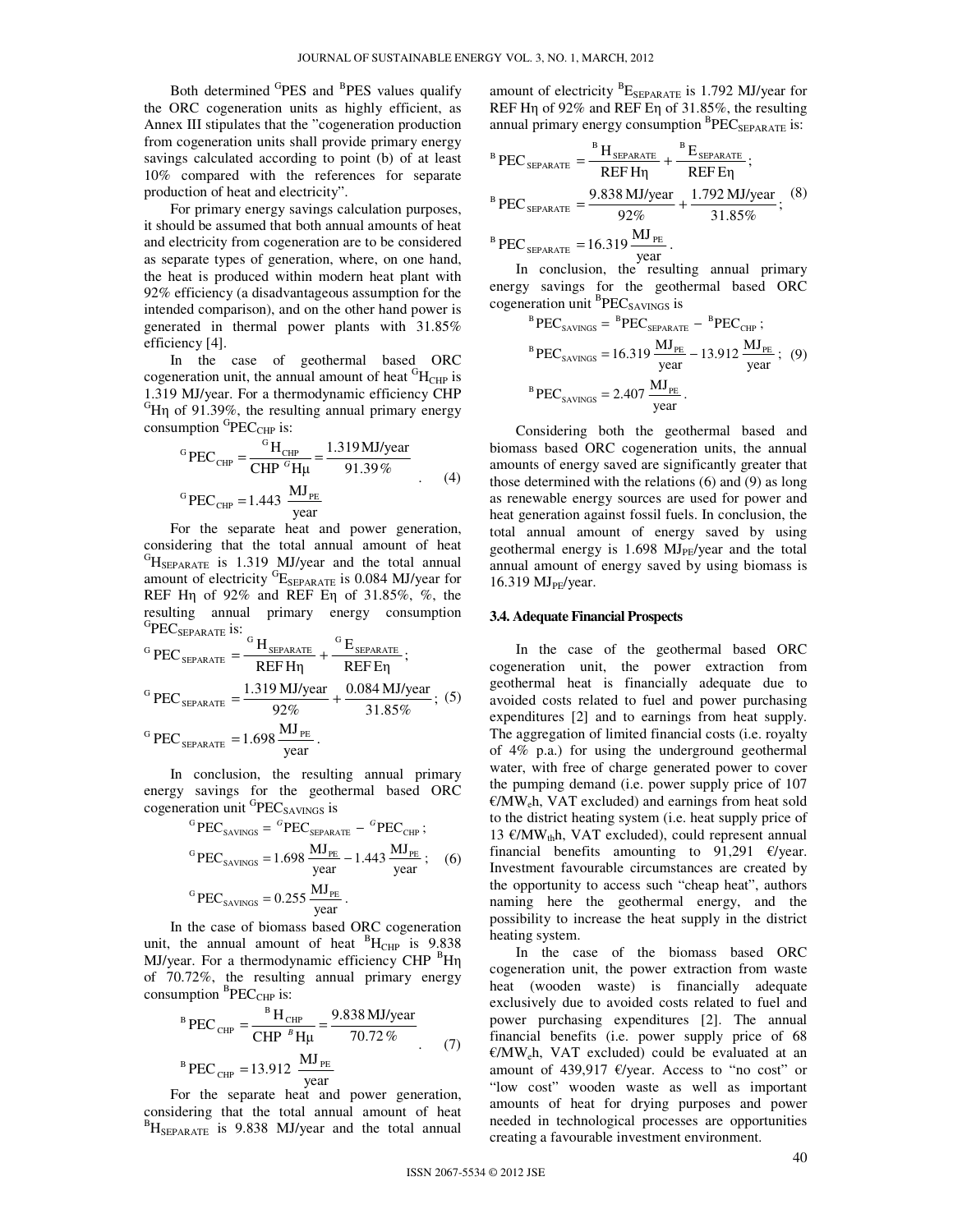#### **3.5. Favourable Environmental Impact**

The use of such ORC technologies for cogeneration purposes is environmentally friendly as long as the heat is generated by using renewable energy sources. As indicated in paragraph 3.3, for a total annual heat amount extracted for geothermal energy is  $1.698 \mathrm{MJ}_{\text{PF}}$ /year representing the equivalent of 525 toe/year. Based on the records published by the International Energy Agency in 2010 [5], specifying that one to $e_{TPES}$  in Romania would emit 2.28 tonnes of  $CO<sub>2</sub>$ , it results that the avoided emissions of  $CO<sub>2</sub>$  are 1,198 tonnes  $CO<sub>2</sub>/year$ .

 Similarly, the equivalent of the total annual amount of 16.319  $MI_{PE}/year$  energy saved by using the biomass is 5,052 toe/year. Based on the same records published by the International Energy Agency in 2010 [5], it results that the avoided emissions of  $CO<sub>2</sub>$  are 11,517 tonnes  $CO<sub>2</sub>/year$ .

Both cases could justify the authors' opinion that ORC technology based cogeneration is greening the environment.

## **3.6. Total Investment**

The total investment for the geothermal based cogeneration unit (www.electratherm.com) is expected to amount to  $£193,182$  (Table 1). The investment is supposed to rise the annual financial benefits amounting to 91,291  $\epsilon$ /year, representing the equivalent of 47% from the total investment.

|                                         | <b>Table 1</b> |
|-----------------------------------------|----------------|
| <b>Geothermal Cogeneration Project</b>  | €              |
| Geothermal based ORC cogeneration unit  | 151,515        |
| (evaporator, expander, condenser, pump, |                |
| preheater etc.)                         |                |
| Other equipment, raw materials etc.     | 18,939         |
| Design, Engineering, Erection Works,    | 22,727         |
| Commissioning                           |                |
| <b>Total</b>                            | 193.182        |

Costs in Table 1 do include custom duties (as the manufacturer is from Reno, Nevada, United States of America), storage taxes, transportation fees and authorisation taxes and do not include VAT.

Following the estimations of the Feasibility Study depicting the chosen technical solution, the total investment for the biomass based cogeneration unit is expected to come to  $\epsilon$ 5,227,273 (Table 2). The investment is supposed to rise annual financial benefits amounting to 439,917€/year, representing the equivalent of 8% from the total investment size.

|                                            | Table 2   |
|--------------------------------------------|-----------|
| <b>Biomass Cogeneration Project</b>        | €         |
| Biomass based ORC cogeneration unit        | 4,772,727 |
| (thermal oil boiler, evaporator, expander, |           |
| condenser, pump, regenerator etc.)         |           |
| Other equipment, raw materials etc.        | 189,394   |
| Design, Engineering, Erection Works,       | 265,152   |
| Commissioning                              |           |
| <b>Total</b>                               | 5,227,273 |

Costs in Table 2 do not include custom duties (as the manufacturer is an Italian company), storage taxes and VAT, but include transportation fees and authorisation taxes.

## **4. RESULTS AND DISCUSSIONS**

#### **4.1. Performance Indicators Values**

To determine the investment performance indicators [6] authors have adopted the notations from [2], respectively a - the discount rate, h - the year of expenditure or earning, d - the duration of erection works,  $D$  - the lifetime of investment  $V_h$  - the annual revenue in year h,  $C_h$  - the annual expenditure in year h, and  $I_h$  - the annual investment in year h.

Based on the discounted cash flow  $CF<sub>h</sub>$ determined with the relation (10):<br>  $\begin{bmatrix} G_E & (M_A + G_A) \end{bmatrix}^1$ 

$$
CFh = [Vh - (Ih + Ch)] \frac{1}{(1+a)h}, h = \overline{1, D+d} \quad , (10)
$$

the net present value NPV was obtained with the relation (11):  $\psi_h = V_h + C$ 

$$
NPV = \sum_{h=1}^{\alpha+1} \frac{V_h}{(1+a)^h} - \sum_{h=1}^{\alpha+1} \frac{I_h + C_h}{(1+a)^h} > 0 \qquad , \text{(11)}
$$

calculated with the relation (12):  $NPV$ the internal rate of return IRR being analytically

$$
IRR = a_{min} + (a_{max} - a_{min}) \frac{NPV_{+}}{NPV_{+} + |NPV_{-}|} \quad . (12)
$$

Relations (13) are used for the gross payback time GPT and the discounted payback time DPT:

$$
\sum_{h=1}^{GPT} [V_h - (I_h + C_h)] = 0 \sum_{h=1}^{DPT} \frac{V_h - (I_h + C_h)}{(1 + a)^h} = 0. \quad (13)
$$

For the case of geothermal based ORC cogeneration unit, the values associated to the investment performance indicators were obtained with a discount rate of  $a = 12\%$ , for a duration of erection works  $d = 1$  year, a lifetime of investment D = 20 years, with annual net revenues  $V_h$  = €91,291, and annual expenditures  $C_h = 0$ , for an investment in the year d of  $I_h = \text{\textsterling}193,182$  (for any other year h from the interval d,  $D + d$ ,  $I_h$  being null). The values are presented in Table 3.

| <b>Geothermal based ORC Cogeneration Project</b> |        |           |                |         |                 |  |  |
|--------------------------------------------------|--------|-----------|----------------|---------|-----------------|--|--|
| <b>Investment Performance Indicators</b>         |        |           |                |         |                 |  |  |
| a                                                | 12     | %         | C <sub>h</sub> |         | €               |  |  |
| Vh                                               | 91.291 | €         | հ.             | 193,182 | €               |  |  |
| <b>GPT</b>                                       | 2.1    | years     | <b>NPV</b>     | 488.711 | €               |  |  |
| <b>DPT</b>                                       |        | 2.6 years | IRR            | 47      | $\mathcal{O}_D$ |  |  |
| $\sim$                                           |        |           |                |         |                 |  |  |

The values associated to the investment performance indicators for the biomass based ORC cogeneration unit were determined in similar conditions, exception making the annual net revenues  $V_h$  = €439,917 and the investment in year d I<sub>h</sub> = €5,227,273. Against an initial value of the discount rate of 12% leading to inappropriate values of investment performance indicators, authors have considered a discount rate of 5% as recommended in financial analyses aiming at accessing the financial resources from Structural Instruments. The values for this presumption are presented in Table 4.

#### **Table 4**

**Table 3** 

| <b>Biomass based ORC Cogeneration Project</b> |         |       |                  |           |   |  |
|-----------------------------------------------|---------|-------|------------------|-----------|---|--|
| <b>Investment Performance Indicators</b>      |         |       |                  |           |   |  |
| a                                             |         | $\%$  | C <sub>h</sub>   |           | € |  |
| $\mathbf{V}_{\mathbf{h}}$                     | 439.917 | €     | $\mathbf{I}_{h}$ | 5,227,273 | € |  |
| <b>GPT</b>                                    | 11.9    | years | <b>NPV</b>       | 255,065   | € |  |
| <b>DPT</b>                                    | 18.5    | years | IRR.             |           |   |  |